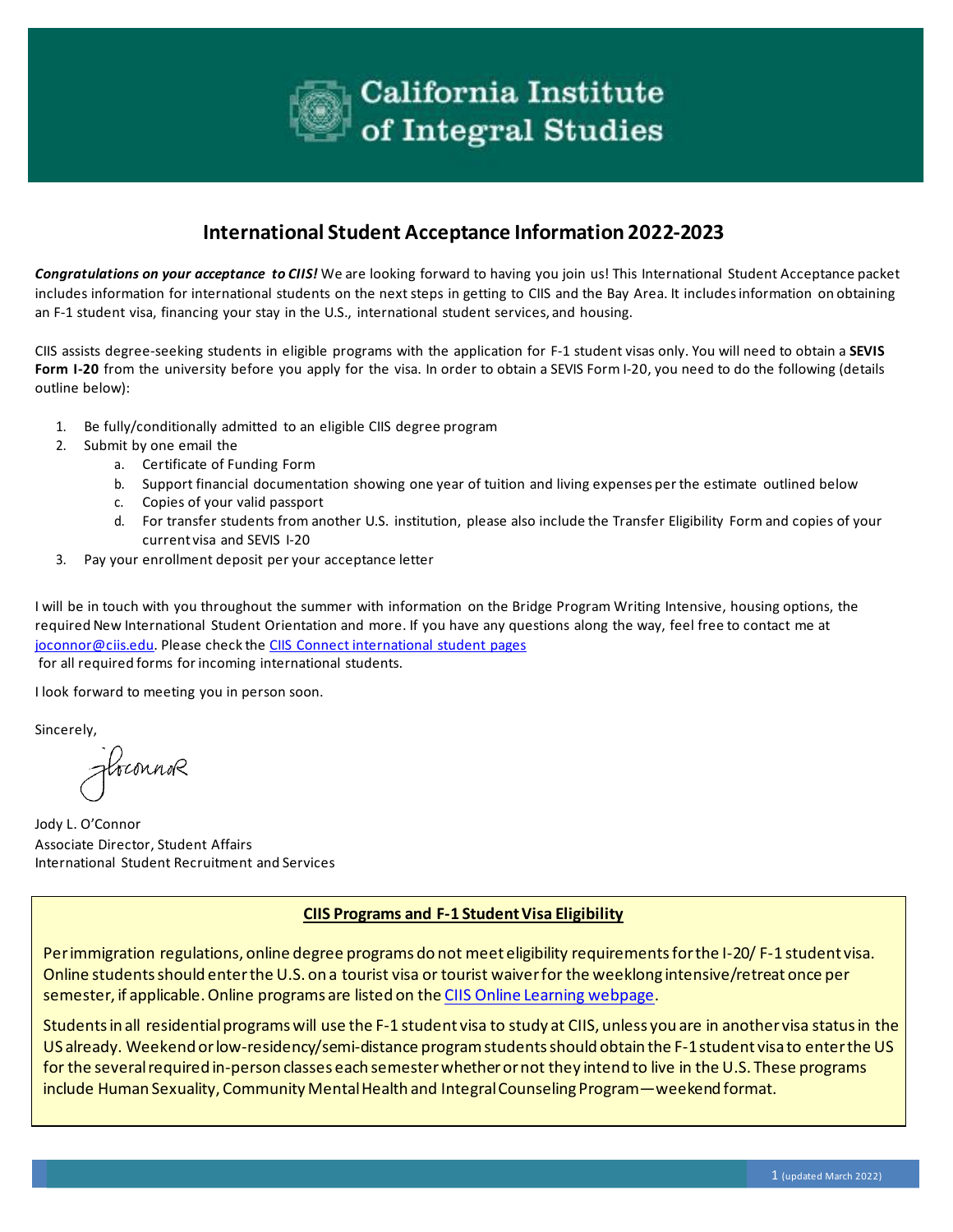

#### **Obtaining the CIIS SEVIS I-20 Form**

Below are the determined estimated cost requirements for obtaining the SEVIS I-20. Actual costs will vary for each individual and by program, but it is good to work within this estimated budget for your planning. Please keep in mind that there are additional educational costs for *all students in the School of Professional Psychology to complete at least 45 hours of personal psychotherapy* while enrolled in the program. These hours are required for graduation and the costs are not factored into the estimates below.

The following is a breakdown of estimated expenses for the **2022-2023** academic year and the amount required for the visa application process:

|                                                           | <b>BA</b>   | <b>MA</b>   | Ph.D.       | Psy.D.      | <b>MSTCM</b> | <b>DACM</b> | <b>DAOM</b> |
|-----------------------------------------------------------|-------------|-------------|-------------|-------------|--------------|-------------|-------------|
|                                                           | Fall-Spring | Fall-Spring | Fall-Spring | Fall-Spring | Fall-Spring  | Fall-Spring | Fall-Spring |
| Tuition                                                   | \$21,000    | \$22,000    | \$25,000    | \$32,000    | \$15,450     | \$16,500    | \$10,000    |
| Fees                                                      | \$480       | \$480       | \$480       | \$480       | \$480        | \$480       | \$480       |
| Room & Board                                              | \$24,000    | \$24,000    | \$24,000    | \$24,000    | \$24,000     | \$24,000    | \$24,000    |
| Books/Supplies,<br>Transportation,<br>Personal/Healthcare | \$8,200     | \$8,200     | \$8,200     | \$8,200     | \$8,200      | \$8,200     | \$8,200     |
| <b>Total Per Year</b>                                     | \$53,680    | \$54,680    | \$57,680    | \$64,680    | \$48,130     | \$49,180    | \$42,680    |

Estimated tuition costs are based on required full-time enrollment. Estimated room & board expenses are based on a statewide average from the California Student Aid Commission. Expenses may vary based on your standard of living and where you live in the Bay Area. Additional proof of funding required for each dependent that the CIIS student will bring to the U.S.

**Room and Board:** Depending on the neighborhood, you will find rents starting at approximately \$1,800 per month for a studio and \$2,500 per month for a one-bedroom apartment. You may also want to consider shared housing. Please review the Housing Guide at [http://www.ciis.edu/student-resources/housing-guide.](http://www.ciis.edu/student-resources/housing-guide)

**Expenses for Married Students/Students with children:** Students who plan to bring members of their families to the U.S. must plan carefully for their family's support. **This amount is estimated to be \$8,000 per dependent in addition to the Total per Year amount.** An F-2 spouse may study in a degree program part-time only and/or study in non-degree programs but may not work in the US. An F-2 child under 21 years old may attend school.

**Miscellaneous Expenses:** Miscellaneous expenses include daily necessities such as clothing, laundry, recreation, and entertainment. Not included are additional costs such as buying a car or additional appliances. Actual personal expenses will vary.

#### **Visa Application & Timing Your Arrival**

As soon as possible upon your acceptance to CIIS, you will:

- *Provide the CIIS Certificate of Funding Form*, support financial documents and a copy of your passport. Scanned email documents are preferred. Please keep a copy for yourself for the visa appointment and entry to the U.S.
- *Provide the Transfer Eligibility Form*, for students in the F-1 visa already who are transferring to CIIS from another institution*.*
- *Receive the CIIS SEVIS I-20 form from CIIS* electronically or via DHL Express mail
- *Pay the SEVIS Fee online* (paid to the U.S. government *at least* 3-5 days prior to a visa appointment or entrance to the U.S.)
- *Make and attend a visa appointment* at the U.S. Consulate in your home country. Citizens of Canada may obtain their F-1 status stamp at the port of entry. Visa [appointments and wait times](https://travel.state.gov/content/travel/en/us-visas/visa-information-resources/wait-times.html) vary by country.
- You may enter the U.S. up to 30 days before the start of the Program Start date listed on your SEVIS I-20. The Program Start date is the first day of the semester. Please check the [CIIS Academic Calendar.](https://www.ciis.edu/academics/academic-calendar?gclid=EAIaIQobChMIhbW7neSi6wIVgobACh2HBAVrEAAYASAAEgKLNPD_BwE)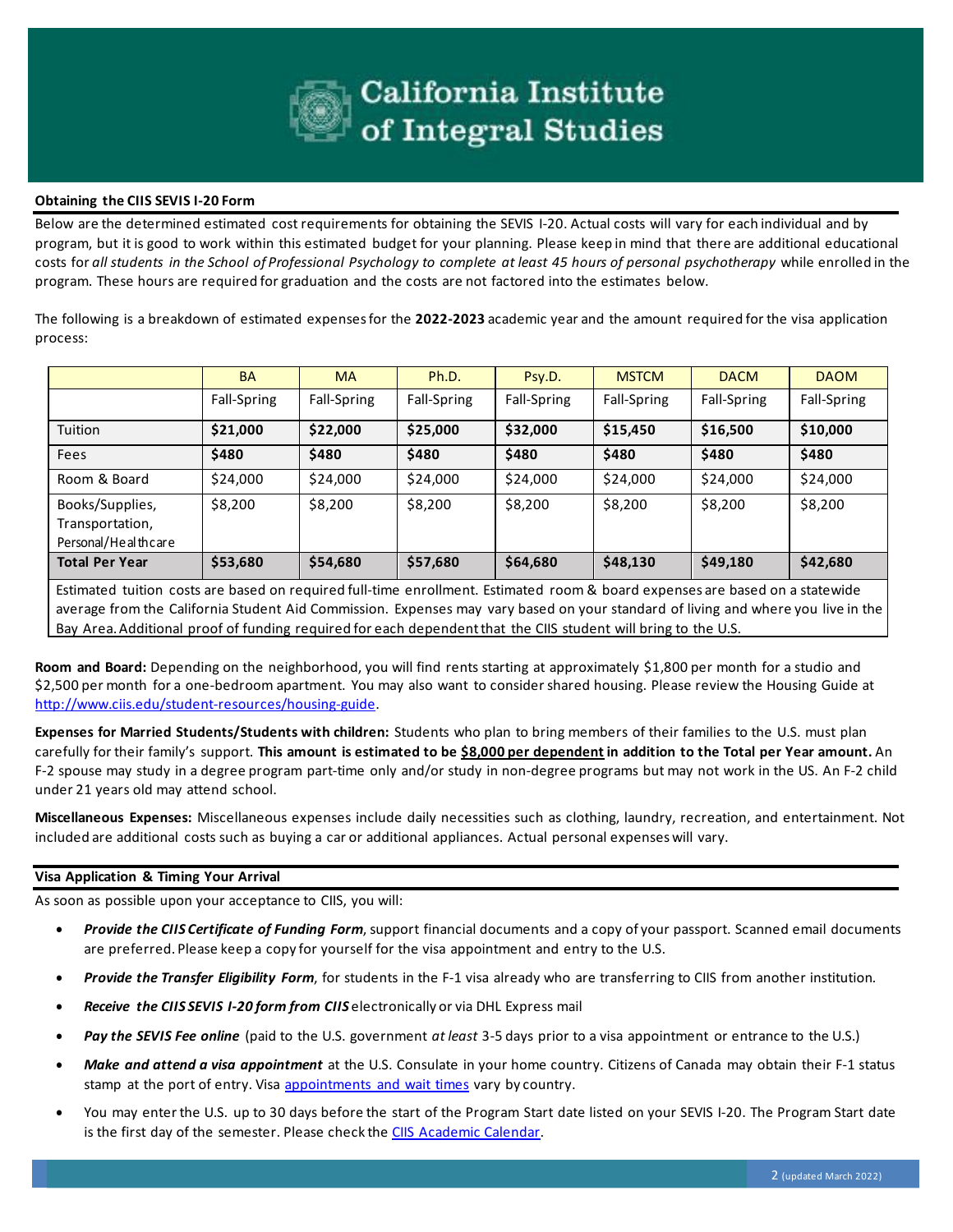

#### **Financing Your Education**

For many international students finding the resources to fund an education in the United States is a concern. CIIS is committed to assisting international students, but often students must find additional sources of support. International students are not eligible for United States Federal Financial Student Aid (FAFSA).

#### **Scholarships and Grants**

International students may apply for the CIIS Opportunity Scholarship, Diversity Scholarship and various Awarded Scholarships that are based primarily on financial need. If you have not applied already, please inquire with the Admissions Counselor and review deadline information on the main CIIS website.

Many CIIS international students depend on external sources of funding through grants and scholarships from various organizations. Please find the document of external scholarships on the international students' pages of the [CIIS website.](https://www.ciis.edu/admissions-and-financial-aid/international-students)

#### **Employment in the United States**

F-1 visa holders are permitted to work on-campus up to 20 hours per week during the academic year and up to 40 hours per week during break periods and summer semester (depending on availability). You may commence campus employment from the first day of the semester for which you begin. The maximum a student can earn through campus employment at CIIS is \$8,000/year. The availability of student employment on campus is limited and is not guaranteed; however, many international students find work on campus within their first year at CIIS.

Off-campus employment authorization is rare at CIIS during study. Off -campus categories include Curricular Practical Training (CPT), Optional Practical Training (OPT) and Severe Economic Hardship. Details will be discussed at the New International Student Orientation. Most students who successfully complete their program use OPT after graduation and are eligible to work in their field full-time for up to 12 months.

#### **Bridge Program Writing Intensive**

The Bridge Program Intensive takes place at the beginning of each semester and is part of the New (International) Student Orientation. It is an opportunity to engage academically and expand your community before the start of the busy semester. CIIS requires all incoming international students to participate regardless of their country of origin or their proficiency in English. All new students will receive information directly from the Bridge Program after being admitted. Information is on the [CIIS Bridge Program webpage](https://www.ciis.edu/student-resources/bridge-program) and CIIS Connect.

#### **Maintaining Your Visa Status in the U.S.**

**Each student is responsible for learning, understanding and complying with the U.S. laws and regulations that apply to the F-1 student visa status**. Failure to be aware of and to comply with important USCIS regulations could jeopardize both your legal status in the US and your future academic plans. Please review information through the following sites:

- U.S. Department of Homeland Security [\(www.dhs.gov\)](http://www.dhs.gov/)
- U.S. Citizenship & Immigration Services [\(www.uscis.gov\)](http://www.uscis.gov/)
- U.S. Immigration and Customs Enforcement [\(www.ice.gov\).](http://www.ice.gov/) Information on maintaining your visa status while at CIIS is on the CIIS Connect International Students pages.

You will receive detailed visa regulation information at the New International Student Orientation and in the International Student Handbook.